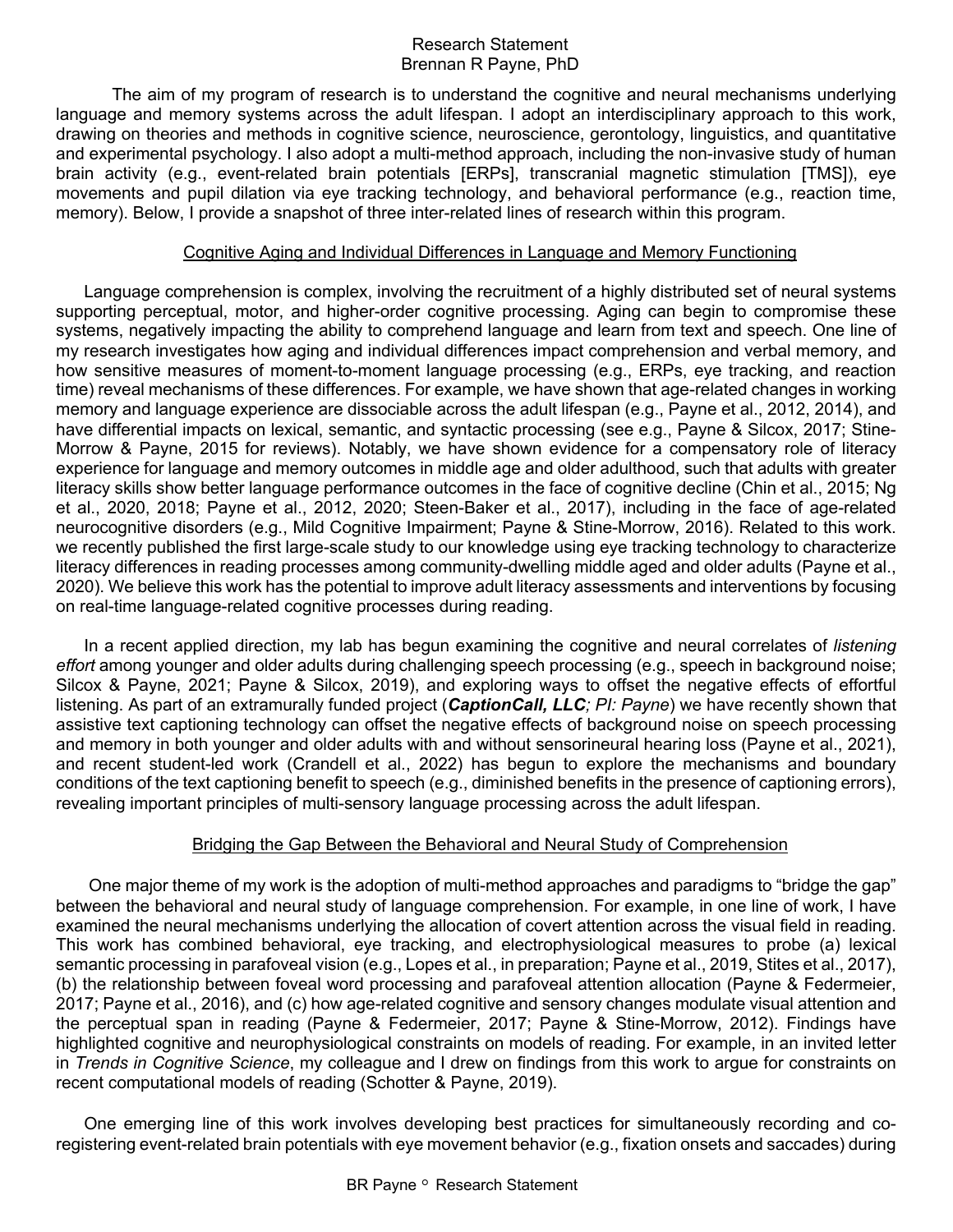natural reading. This work will allow us to examine neural mechanisms of naturalistic reading behavior in ecologically valid environments. To achieve these aims, I recently co-organized and co-lead an international workshop bringing together experts in attention, eye tracking, and ERP research to develop best practices for ERP and eye-tracking co-registration in applied vision science (https://coregworkshop.com). This workshop was possible due to generous grant support from the *National Science Foundation* (*PI: Schotter, Co-PI: Payne*) and the *Psychonomic Society (PI: Schotter, Co-PI: Payne).* Related to this work, two of my PhD students are currently conducting our first eye-tracking and ERP co-registration studies in the lab. Moreover, in an upcoming NSF grant submission, my colleague Liz Schotter (USF) and I are proposing a large-scale (*N* = 200) multi-site co-registration study to systematically examine individual differences in fixation-related brain potential measures of fundamental reading processes (e.g., lexical, semantic, and syntactic processing) across the adult lifespan during natural reading. If successful, this will be the largest co-registration study to date.

Related to this work, I have a growing line of work simultaneously recording and co-registering measures of pupil dilation with ERPs to better understand the neural mechanisms underlying the cognitive pupil dilation response (PDR) – the observed increase in pupil dilation under cognitive demand— in the domains of language, memory, and attention. One recent student-led project published in *Psychophysiology* used a novel coregistration and analysis approach to examine trial-to-trial variation between the P300 ERP component and the PDR in a sustained attention task (LoTemplio et al., 2021). We showed that both physiological responses were unique and independent predictors of behavioral performance. In another student-led project recently published in *Cortex*, we used the PDR as a measure of listening effort in speech processing and showed that PDRmediated increases in effort predicted the N400 ERP component (a neural correlate of semantic memory retrieval) and subsesquent speech memory (Silcox & Payne, 2021). These findings have implications for understanding the oft-"hidden" cognitive effects of age-related hearing loss on speech comprehension. Towards this aim, I have recently been awarded a 3 year grant from the *National Institute of Deafness and Other Communication Disorders (R21 Early Career Award; PI: Payne)* to use simultaneous ERP and pupillometry measures to characterize the effects of listening effort on high-level language and memory processes in older adults with sensorineural hearing loss. We believe this project will help lead to the identification of objective and reliable neural markers of comprehension and memory processes impaired by hearing loss, leading to better future clinical assessment and design of evidence-based interventions to improve speech comprehension and memory in aging.

In other ongoing work in this area, I have studied sustained attention in language processing by examining intra-individual trial-to-trial variability in behavioral and neural measures of language processing (Jongman et al., under review; Payne et al., 2020; Payne & Federmeier, 2015, 2017, 2018, 2019). This work has begun to reveal the mechanisms underlying why it is that we can sometimes process language efficiently, and other times we seem to 'zone out'. By combining the single-item level measurement, visualization, and analysis of ERPs (Payne et al., 2015, Payne & Federmeier, 2017, 2019) with single-trial behavior (e.g., reading time) we have revealed previously 'hidden' neural responses coupled to reading behavior that are obscured by traditional ERP averaging methods. For example, we used these methods to show direct electrophysiological evidence for the role of cognitive control functions in the volitional control of reading (Payne & Federmeier, 2017). We have extended these findings into the assessment of comprehension processes in special populations, including adults with low literacy (Ng, Payne, et al., 2018; Payne & Silcox, 2017), and, as part of a grant funded by *Google, LLC (PI: Payne),* we've additionally used these methods to investigate age-related changes in the functional organization of semantic memory during reading (Silcox et al., in preparation).

Finally, in collaboration with the Utah Non-Invasive Neurostimulation Program and funded by the *Office of the Vice President for Research* (PI: Payne), I have been conducting a series of experiments using noninvasive brain imaging (TMS) to directly examine the role of the language production system in predictive language comprehension. To do this work, we have developed a novel methodology combining event-related TMS with functional speech mapping and recording of high-density electroencephalography (EEG) during comprehension tasks. Our first study from this project has revealed that event-related TMS to the left inferior frontal cortex (LIFC) attenuates prediction-related neural activity during a silent reading. These findings provide the first causal evidence to our knowledge of the role of the speech production network in predictive processing. Moreover, we have shown that LIFC-TMS leads to attenuation of the beneficial effects of predictability on verbal memory, suggesting downstream and enduring effects on prediction due to disruption of the speech production system (Silcox, Mickey, & Payne, under review). We believe these findings have the potential to advance causal models of the neurobiology of language and memory with implications for improving communicative competence